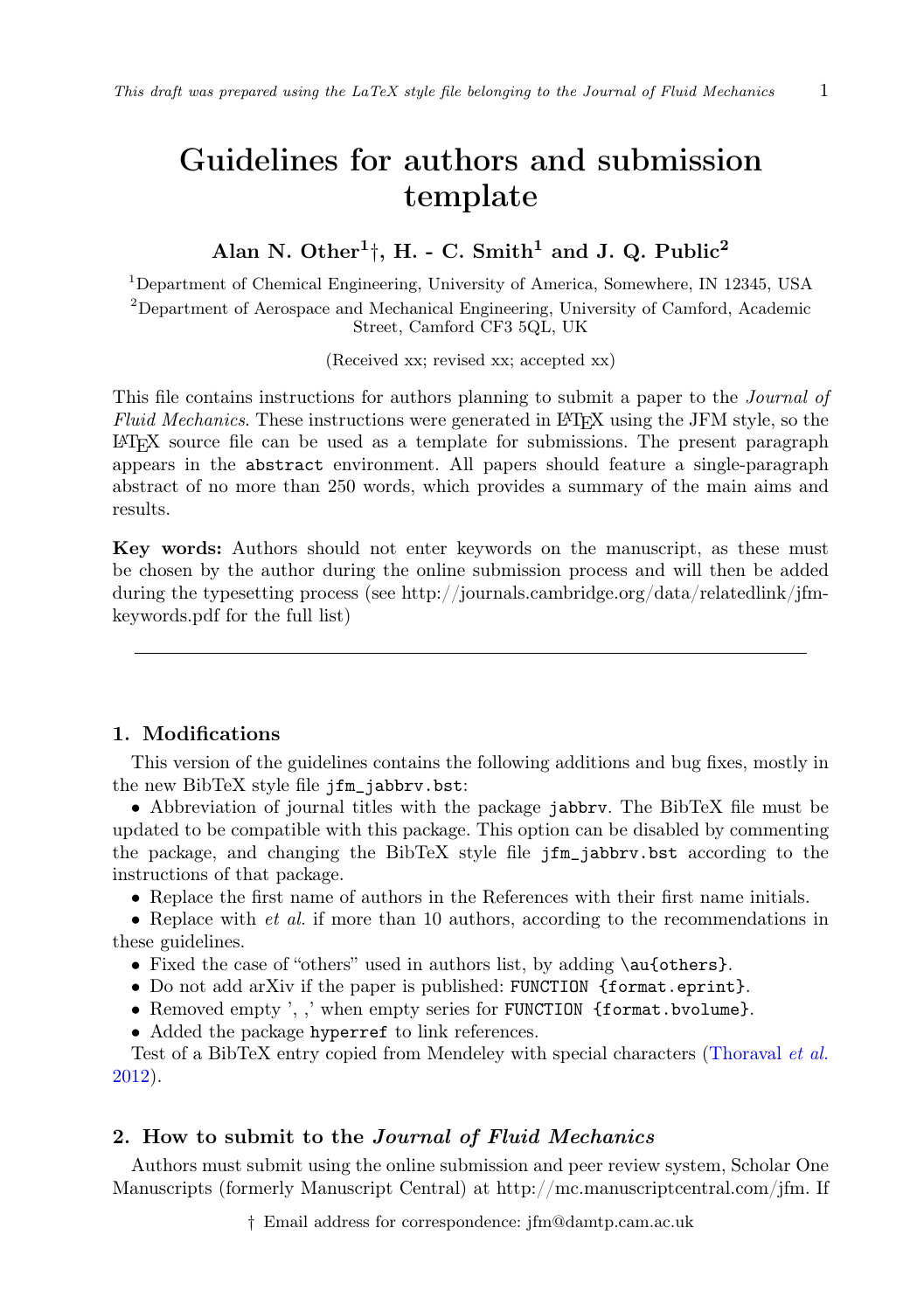visiting the site for the first time, users must create a new account by clicking on 'register here'. Once logged in, authors should click on the 'Corresponding Author Centre', from which point a new manuscript can be submitted, with step-by-step instructions provided. Authors must at this stage specify whether the submission is a standard paper, or a *JFM Rapids* paper (see §5 for more details). In addition, authors must specify an editor to whom the paper will be submitted from the drop-down list provided. Note that all editors exclusively deal with either standard papers or *JFM Rapids* (clearly indicated on the list), so please ensure that you choose an editor accordingly. Corresponding authors must provide a valid ORCID ID in order to submit a manuscript, either by linking an existing ORCID profile to your ScholarOne account or by creating a new ORCID profile. Once your submission is completed you will receive an email confirmation. Book reviews should not be submitted via the online submission site and should instead be submitted by email to c.p.caulfield@damtp.cam.ac.uk.

### 3. Rules of submission

Submission of a paper implies a declaration by the author that the work has not previously been published, that it is not being considered for publication elsewhere and that it has not already been considered by a different editor of the Journal. Note that a report on a conference must be submitted within 3 months of the meeting.

## 4. Types of paper

#### 4.1. *Standard papers*

Regular submissions to JFM are termed 'standard papers'. Note that such papers must contain original research, as review articles are not published in JFM. Papers should be written in a concise manner; though JFM has no page limit, each paper will be judged on its own merits, and those deemed excessive in length will be rejected or will require significant revision.

#### 4.2. *JFM Rapids*

*JFM Rapids* is devoted to the rapid publication of short, high-impact papers across the full range of fluid mechanics. Manuscripts submitted as *Rapids* must be strictly 10 or fewer printed pages, and must be submitted in LATEX using the jfm.cls class file, so as to ensure that they meet the page limit and to expedite their production. The principal and over-riding objective is to publish papers of the highest scientific quality.

Once a paper is submitted, referees are asked to provide reports with a short turnaround. In order to be accepted for publication in *JFM Rapids*, such papers must require only minor revisions to improve clarity, usually without recourse to a second round of refereeing. In this case, and at the discretion of the editor, some additional pages may be allowed to address specific points raised by the referees, such as the addition of an extra figure or some explanatory text.

In cases where the editor, guided by the referees, judges that a paper has merit but requires substantial revision that will require significant refereeing, a decision of 'revise and resubmit' will be given. On re-submission, such papers will be handled as standard JFM papers and if accepted will not subsequently appear as *JFM Rapids*.

*Rapids* will be published online within one month of final acceptance. They will appear within a designated section on the Journal of Fluid Mechanics website. Each *Rapid* will be cited and indexed as a JFM article but with a distinctive *Rapids* identifier, and will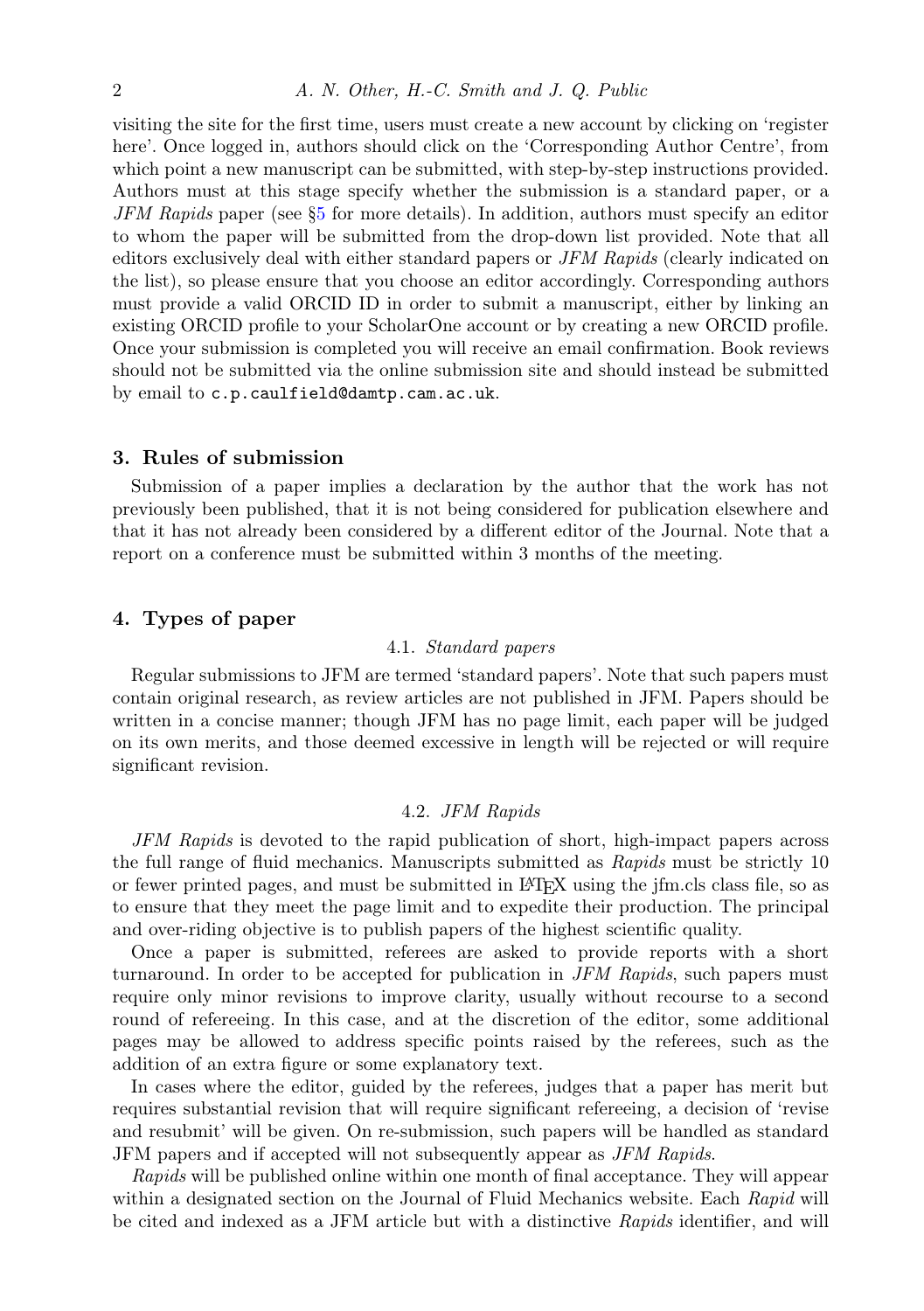<span id="page-2-0"></span>be assigned to a JFM volume. *Rapids* will not be included in the regular print versions of JFM, and accordingly they incur no colour figure charges.

#### 5. File types

Authors are strongly encouraged to compose their papers in LATEX, using the jfm.cls style file and supporting files provided at

http://journals.cambridge.org/action/displaySpecialPage?pageId=2860, with the jfminstructions.tex file serving as a template (note that this is mandatory for *JFM Rapids*). A PDF of the LATEX file should then be generated and submitted via the submission site. Please note that PDFs larger than 10MB are not acceptable for review. There is no need to submit the LATEX source file alongside the PDF, but upon provisional acceptance of the paper, the LATEX source file, along with individual figure files and a PDF of the final version, will need to be submitted for typeset[tin](#page-6-0)g purposes. Authors may also compose standard papers in Word, though this will lead to the paper spending a longer p[erio](#page-4-0)d in production. If using Word, please note that equations must NOT be converted to picture format and the file must be saved with the option 'make equation editable'.

#### 6. Preparing your manuscript

Authors should write their papers clearly and concisely in English, adhering to JFM's established style for notation, as provided in §12. We encourage the submission of online supplementary material alongside the manuscript where appropriate (see section 6.3). Metric units should be used throughout and all abbreviations must be defined at first use, even those deemed to be well known to the readership. British spelling must be used, and should follow the *Shorter Oxford English Dictionary*.

#### 6.1. *Figures*

All authors need to acquire the correct permissions and licences to reproduce figures. Figures should be as small as possible while displaying clearly all the information required, and with all lettering readable. Every effort should be taken to avoid figures that run over more than one page. Figures submitted in colour will appear online in colour but, with the exception of *JFM Rapids*, all figures will be printed in black and white unless authors specify during submission that figures should be printed in colour, for which there is a charge of £200 plus VAT per figure (i.e. £240) with a cap of £1000 plus VAT per article (i.e. £1200) (colour is free for *JFM Rapids*). Note that separate figures for online and print will not be accepted and it is the author's responsibility to ensure that if a figure is to appear in colour online only, that same figure will still be meaningful when printed in black and white (for example, do not rely upon colours to distinguish lines if those colours will just appear as similar shades of grey when printed). If using colour, authors should also ensure that some consistency is applied within the manuscript. For review purposes figures should be embedded within the manuscript. Upon final acceptance, however, individual figure files will be required for production. These should be submitted in EPS or high-resolution TIFF format (1200 dpi for lines, 300 dpi for halftone and colour in CMYK format, and 600 dpi for a mixture of lines and halftone). The minimum acceptable width of any line is 0.5pt. Each figure should be accompanied by a single caption, to appear beneath, and must be cited in the text. Figures should appear in the order in which they are first mentioned in the text and figure files must be named accordingly ('Figure 1.eps', 'Figure 2a.tiff', etc) to assist the production process (and numbering of figures should continue through any appendices). The word *figure* is only capitalized at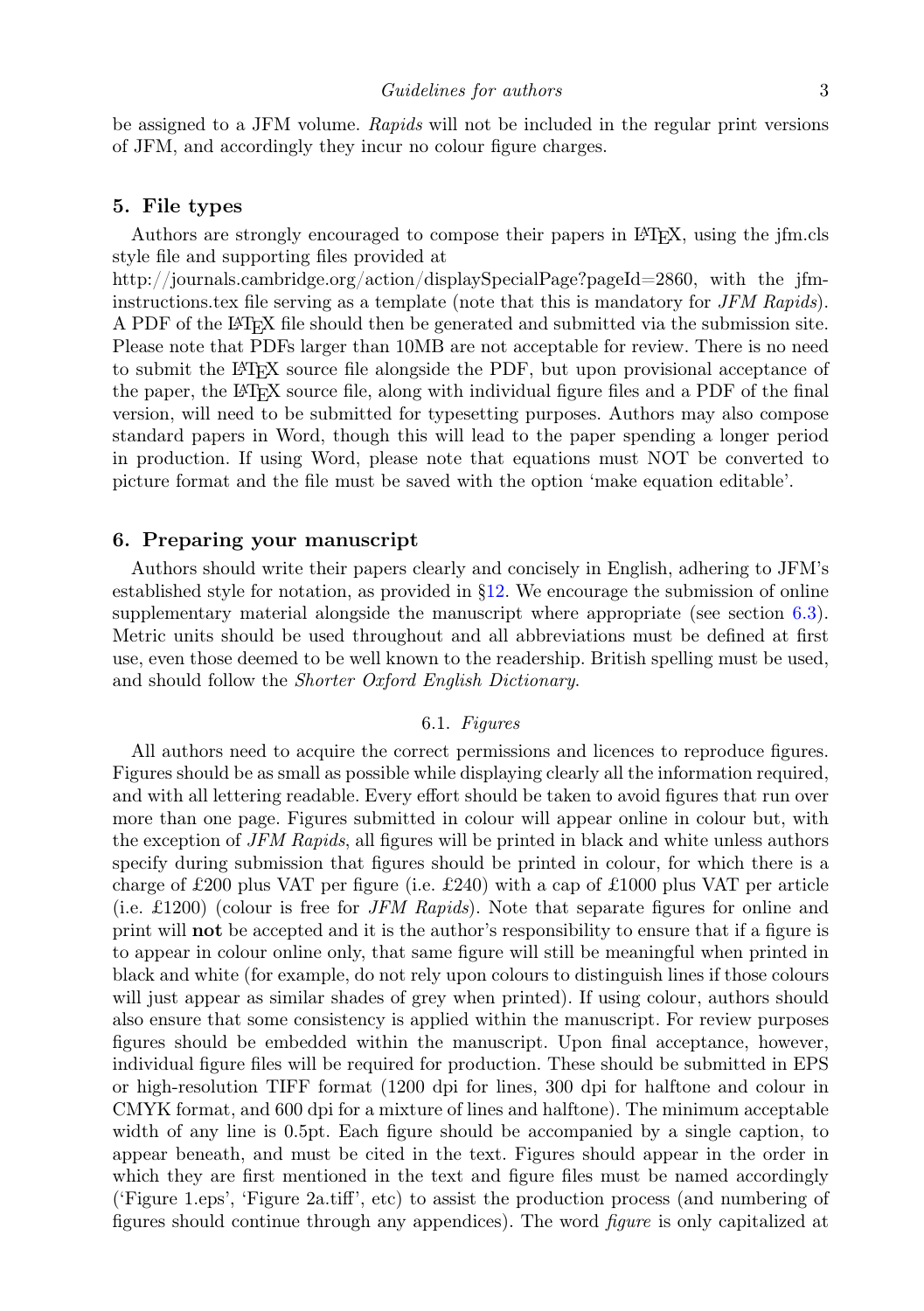

<span id="page-3-0"></span>Figure 1. Trapped-mode wavenumbers, *kd*, plotted against *a/d* for three ellipses:  $-b/a = 1; \cdots, b/a = 1.5.$ 



Figure 2. The features of the four possible modes corresponding to (*a*) periodic and (*b*) half-periodic solutions.

the start of a sentence. For example see figures 1 and 2. Failure to follow figure guidelines may result in a request for resupply and a subsequent delay in the production process. Note [th](#page-4-1)at *all* figures are relabelled by the typesetter, so please ensure all figure labels are carefully checked against your originals when you receive your proofs.

## 6.2. *Tables*

Tables, however small, must be numbered sequentially in the order in which they are mentioned in the text. The word *table* is only capitalized at the start of a sentence. See table 1 for an example.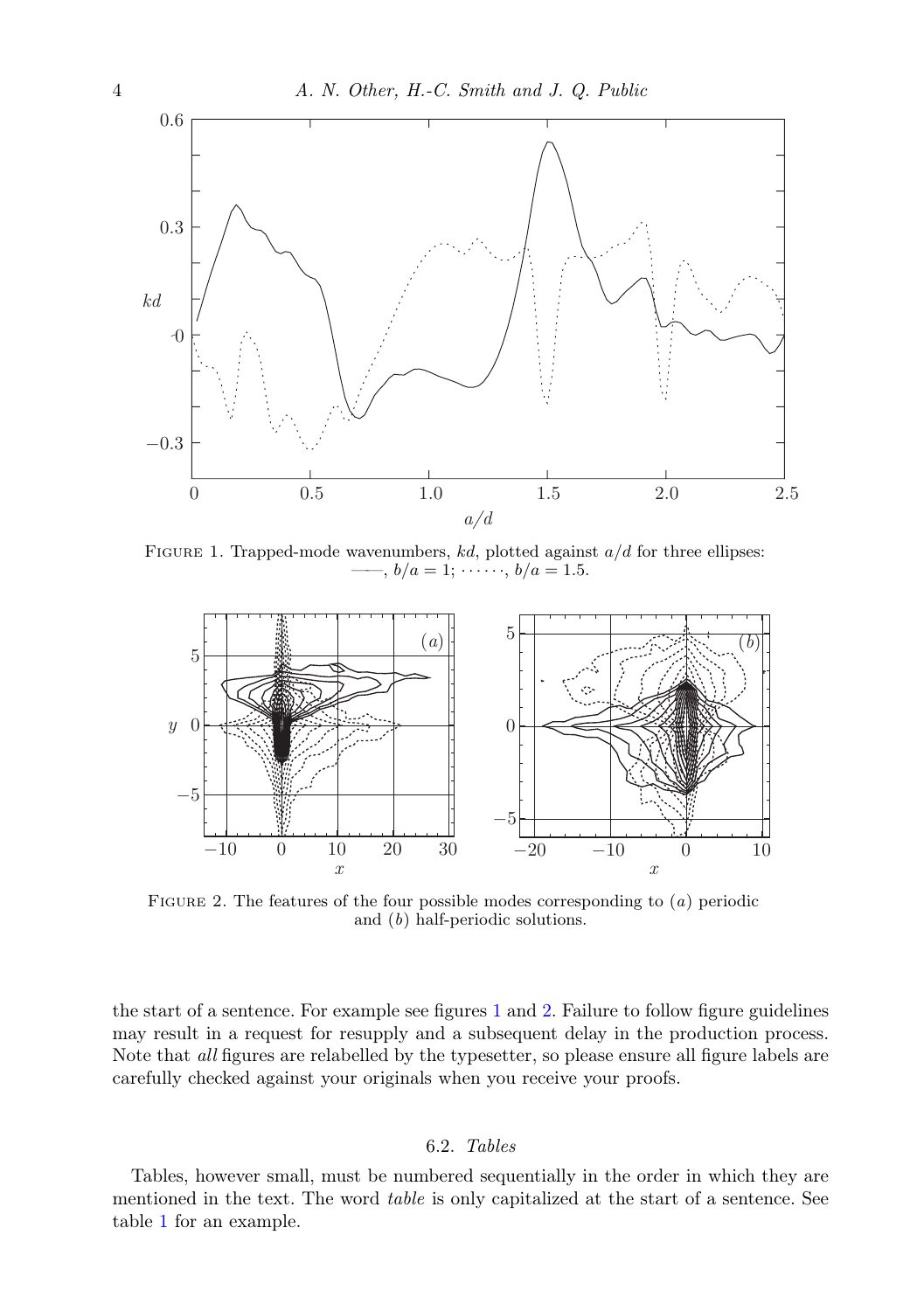*Guidelines for authors* 5

<span id="page-4-1"></span><span id="page-4-0"></span>

|     |  | $a/d$ $M = 4$ $M = 8$ Callan <i>et al.</i> |
|-----|--|--------------------------------------------|
| 0.1 |  | 1.56905 1.56 1.56904                       |
|     |  | $0.3$ $1.50484$ $1.504$ $1.50484$          |
|     |  | 0.55 1.39128 1.391 1.39131                 |
|     |  | $0.7$ $1.32281$ $10.322$ $1.32288$         |
|     |  | 0.913 1.34479 100.351 1.35185              |

#### 6.3. *Online supplementary material*

Relevant material which is not suitable for print production, such as movies or numerical simulations/animations, can be uploaded as part of the initial submission. Movies should be designated as 'Movie' and each individual file must be accompanied by a separate caption and a suitable title (eg Movie 1). Accepted formats are .mov, .mpg, .mp4, and .avi, though they should be archived as a .zip or .tar file before uploading. Each movie should be no more than 10MB. Upon publication these materials will then be hosted online alongside the final published article. Likewise, should there be detailed mathematical relations, tables or figures which are likely to be useful only to a few specialists or take up excessive space in the printed journal, these can also be published online as supplementary material [designated as 'Other supplementary material']. Note that supplementary material is published 'as is', with no further production performed.

## 7. Editorial decisions

#### 7.1. *Revision*

If a revision is requested, you should upload revised files following the same procedure as for submitting a new paper. You begin by clicking on 'Manuscripts with decision' in your Corresponding Author Center, and then on 'Create a revision'. (Note that if you abandon the process before completing the submission, to continue the submission, you must click on 'Revised manuscripts in draft'.) There is a new first page showing the decision letter and a space for your reply to the referee's/editor's comments. You also have the opportunity at this stage to upload your reply to the comments as a separate file. All the values filled in on original submission are displayed again. The ID number of the paper will be appended '.R1'. Also note that if a manuscript is submitted as a *JFM Rapid*, but requires sub[st](#page-2-0)antial revision, it will be re-designated as a standard paper, and the ID and paper type will be amended to reflect this.

#### 7.2. *Provisional acceptance*

If the paper is accepted as suitable for publication you will be sent a provisional acceptance decision. This enables you to upload the final files required for production: (1) the final PDF or word version of the paper, designated as a 'main document'; (2) any source files (see section 5) which must be designated as 'production (not for review)' and uploaded as a single .zip or .tar file.

#### 7.3. *Acceptance*

On receipt of the production files you will be sent an email indicating completion of the acceptance process.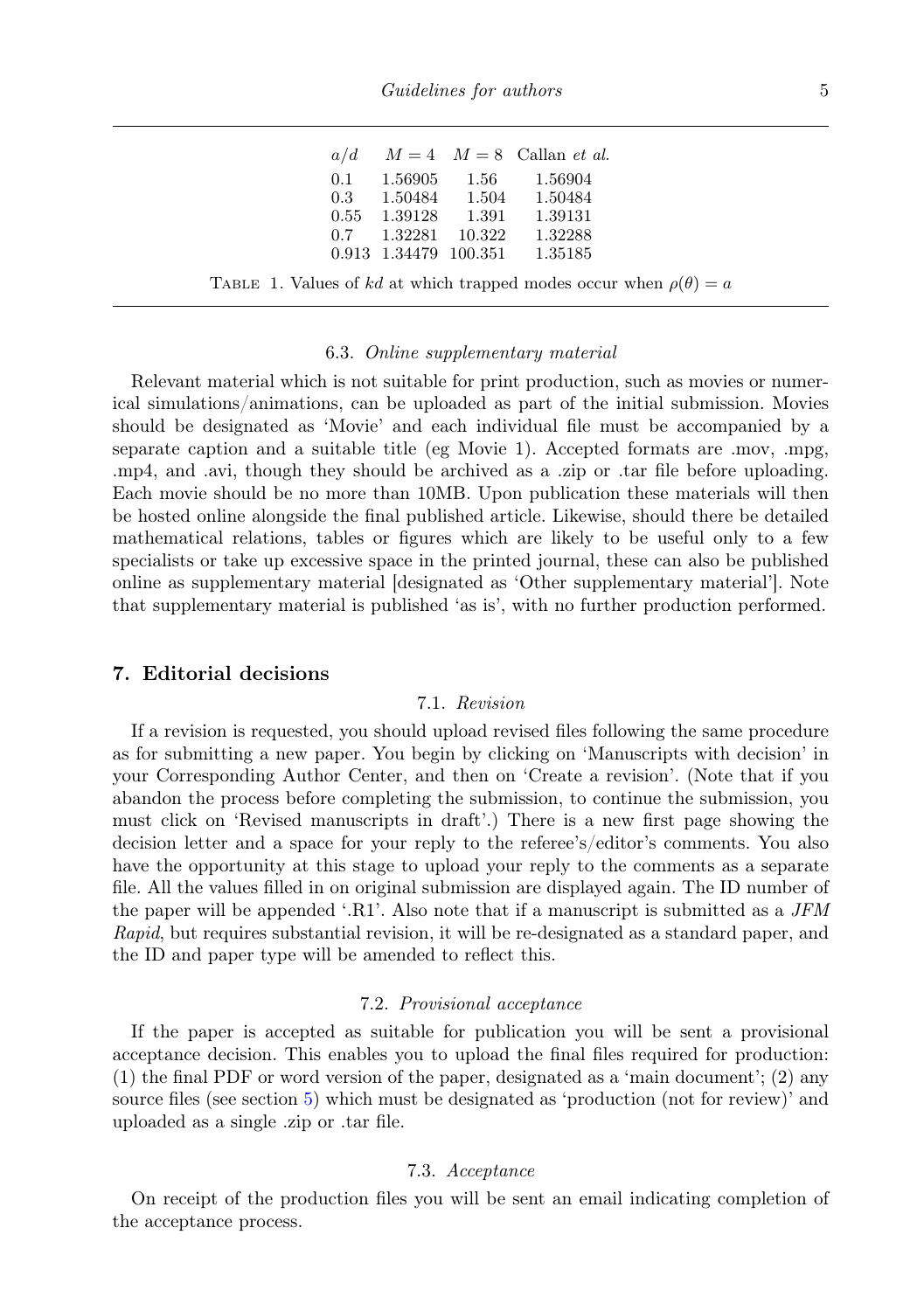#### 8. Publication process

Once a paper has been accepted for publication and the source files have been uploaded, the manuscript will be sent to Cambridge University Press for copyediting and typesetting, and will be assigned a digital object identifier (doi). When the proof is ready, authors will receive an email alert containing a link to the PDF of the proof, and instructions for its correction and return. It is imperative that authors check their proofs closely, particularly the equations and figures, which should be checked against the accepted file, as the production schedule does not allow for corrections at a later stage. Once ready for printing, papers will be published online on Cambridge Journals Online in the current 'open' volume. *JFM Rapids* will also be assigned to the current open volume, but will receive an article number in place of traditional pagination, as they will not appear in the print version of that volume. Each volume will be kept open for approximately two weeks, at which point it will be considered 'closed', and then printed and distributed. The following volume will be immediately opened. Note that the PDF published online is the Version of Record, matching the print version, and no further alterations/corrections to this document will be allowed. The corresponding author is emailed a link to the published article when it is first published online.

#### 9. Corrigenda

The Journal will publish corrigenda that alter significant conclusions made in a paper. Such corrigenda should be submitted to an associate editor, who will consider the submission similarly to a new paper and may consult referees if appropriate. When published, corrigenda are clearly linked with the original articles to which they refer, and the articles to them.

The Journal does not normally publish corrigenda to amend typographical errors, so it is extremely important that authors make very careful checks of their manuscript at every stage, including the reading of proofs, prior to publication.

#### 10. Obtaining help

Technical support for the online submission system is available by clicking on the 'Get Help Now' link at the top-right corner of each page of the submission site. Any other questions relating to the submission or publication process should be directed to the JFM Editorial Assistant, Mrs Amanda Johns, at ajohns@cambridge.org.

#### 11. Cambridge Language Editing Service

We suggest that authors whose first language is not English have their manuscripts checked by a native English speaker before submission. This is optional but will help to ensure that any submissions that reach peer review can be judged exclusively on academic merit. We offer a Cambridge service which you can find out more about at https://www.cambridge.org/core/services/authors/language-services, and suggest that authors make contact as appropriate. Please note that use of language editing services is voluntary and at the author's own expense. Use of these services does not guarantee that the manuscript will be accepted for publication nor does it restrict the author to submitting to a Cambridge-published journal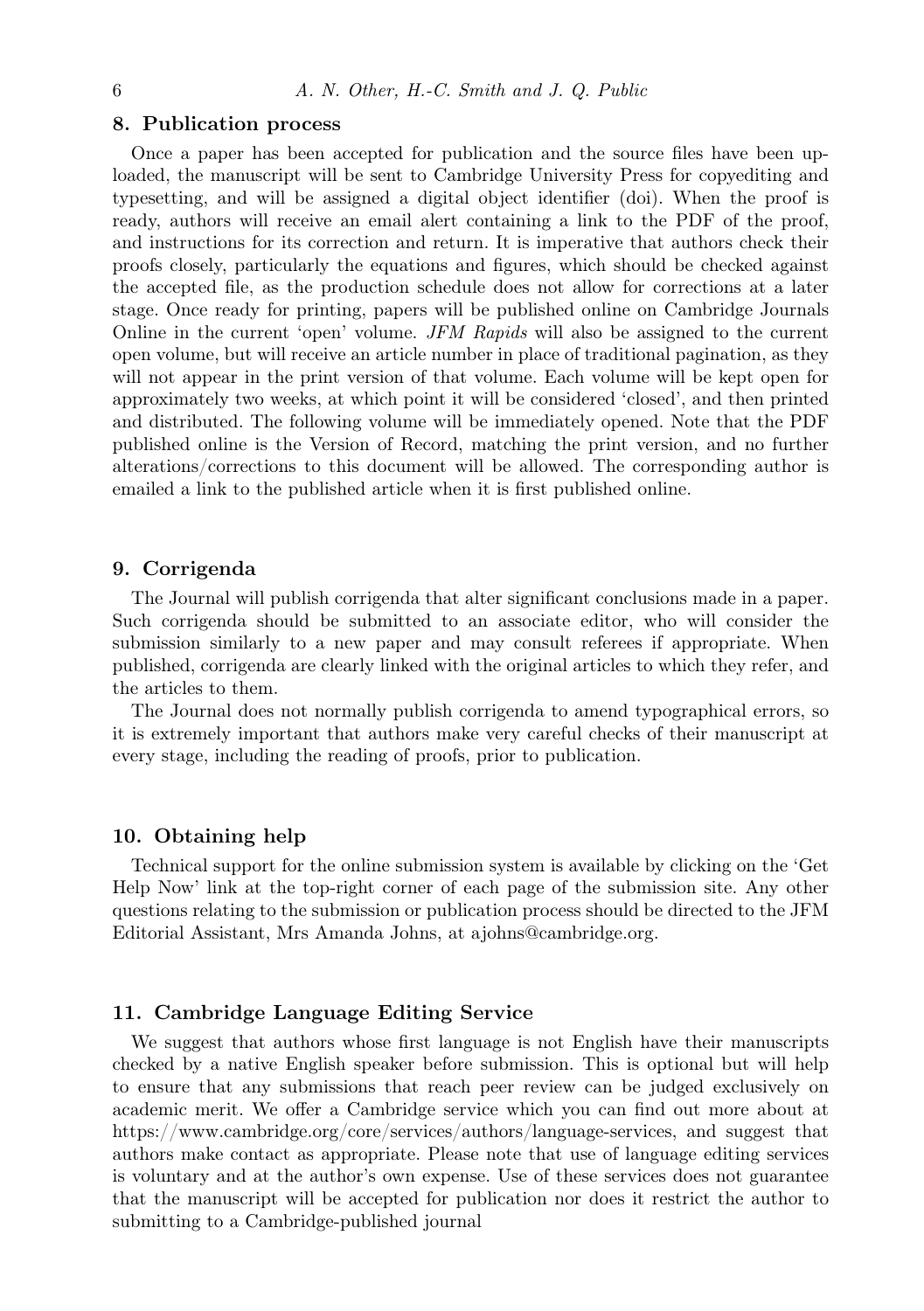#### <span id="page-6-0"></span>12. Notation and style

Generally any queries concerning notation and journal style can be answered by viewing recent pages in the Journal. However, the following guide provides the key points to note. It is expected that Journal style will be followed, and authors should take care to define all variables or entities upon first use. Also note that footnotes are not normally accepted.

#### 12.1. *Mathematical notation*

12.1.1. *Setting variables, functions, vectors, matrices etc*

Italic font should be used for denoting variables, with multiple-letter symbols avoided except in the case of dimensionless numbers such as *Re*, *Pr* and *Pe* (Reynolds, Prandtl, and Péclet numbers respectively, which are defined as \Rey, \Pran and \Pen in the template).

Upright Roman font (or upright Greek where appropriate) should be used for: Operators: sin, log, d, *∆*, e etc.

 $\text{Operations: }\sin, \text{log, }\alpha, \Delta, \text{ etc.}$ <br>Constants: i ( $\sqrt{-1}$ ), π (defined as \upi), etc.

Functions: Ai, Bi (Airy functions, defined as \Ai and \Bi), Re (real part, defined as \Real), Im (imaginary part, defined as \Imag), etc.

Physical units: cm, s, etc

Abbreviations: c.c. (complex conjugate), h.o.t. (higher-order terms), DNS, etc.

Bold italic font (or bold sloping Greek) should be used for:

Vectors (with the centred dot for a scalar product also in bold):  $\mathbf{i} \cdot \mathbf{j}$ 

Bold sloping sans serif font, defined by the \mathsfbi macro, should be used for: Tensors and matrices: *D*

**Script font** (for example  $\mathcal{G}, \mathcal{R}$ ) can be used as an alternative to italic when the same letter denotes a different quantity (use  $\mathcal{L}$  in  $\mathbb{F}(\mathbb{X})$ 

The product symbol (*×*) should only be used to denote multiplication where an equation is broken over more than one line, to denote a cross product, or between numbers (the *·* symbol should not be used, except to denote a scalar product specifically).

#### 12.1.2. *Other symbols*

A centred point should be used only for the scalar product of vectors. [Large numbers](#page-10-1) [that ar](#page-9-0)e [not s](#page-9-0)cientific powers should not include commas, but have the form 1600 or 16 000 or 160 000. Use  $O$  to denote 'of the order of', not the L<sup>AT</sup>EX  $O$ .

#### [13. Citation](#page-9-1)s [and](#page-9-1) references

[All papers i](#page-10-2)ncluded in the References section must be cited in the article, and vice versa. Citations should be included as, for example "It has been shown (Rogallo 1981) that[..." \(using](#page-9-2) [the](#page-9-3) [\cite](#page-9-3)p [command, part of](#page-9-4) the natbib package) "recent work by Dennis (1985)..." (using \citet). The natbib package can be used to generate citation variations, as shown below.

```
\citet[pp. 2-4]{Hwang70}:
Hwang & Tuck (1970, pp. 2-4)
\citep[p. 6]{Worster92}:
(Worster 1992, p. 6)
\citep[see][]{Koch83, Lee71, Linton92}:
(see Koch 1983; Lee 1971; Linton & Evans 1992)
\citep[see][p. 18]{Martin80}:
```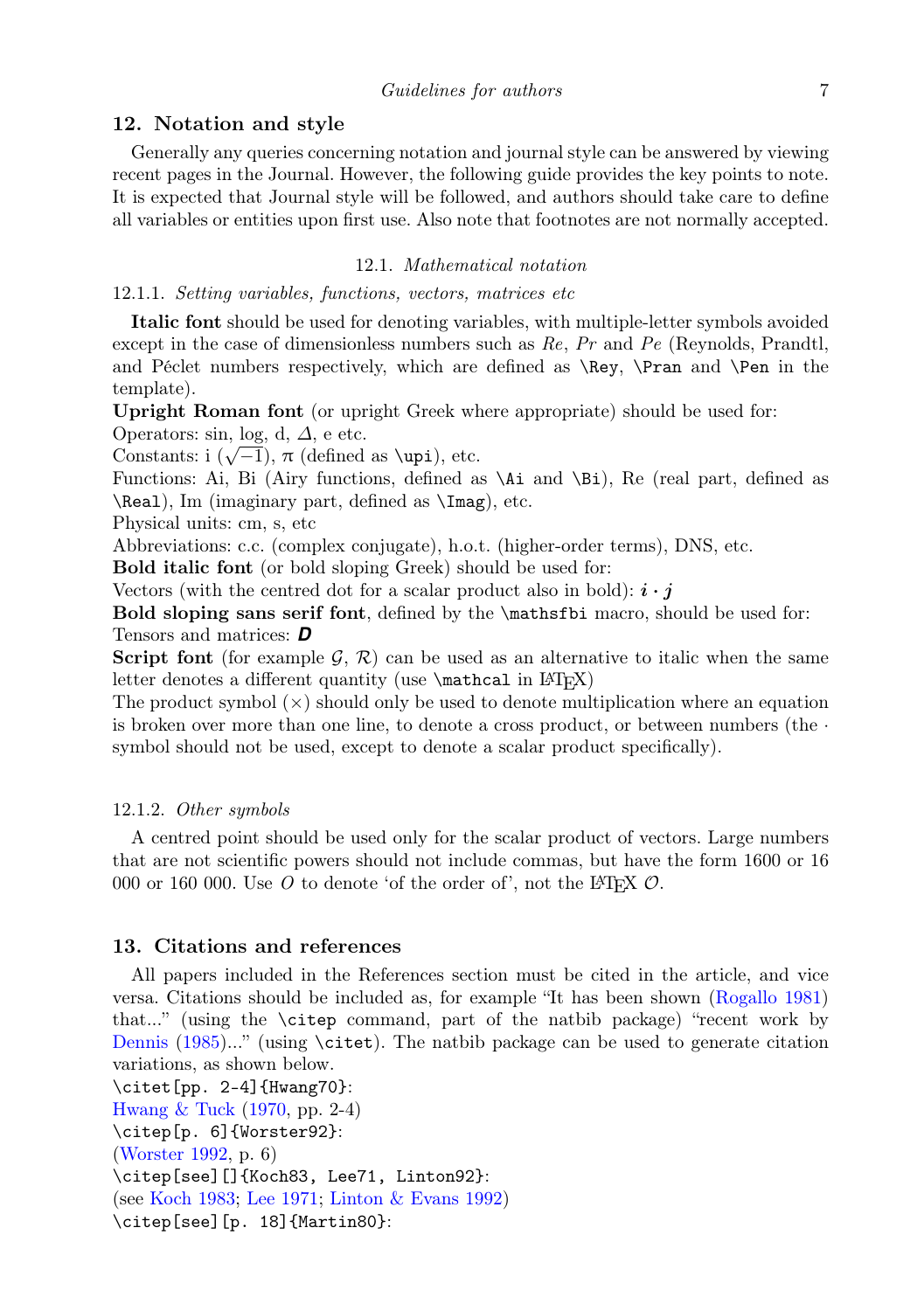#### 8 *A. N. Other, H.-C. Smith and J. Q. Public*

(see Martin 1980, p. 18)

\citep{Brownell04,Brownell07,Ursell50,Wijngaarden68,Miller91}:

(Brownell & Su 2004, 2007; Ursell 1950; van Wijngaarden 1968; Miller 1991)

The References section can either be built from individual \bibitem commands, or can be built using BibTex. The BibTex files used to generate the references in this document can be found in the zip file at http://journals.cambridge.org/data/relatedlink/ jfm-ifc.zip.

Where there are up to ten authors, all authors' names should be given in the reference list. Where there are more than ten authors, only the first name should appear, followed by et al.

Acknowledgements should be included at the end of the paper, before the References section or any appendicies, and should be a separate paragraph without a heading. Several anonymous individuals are thanked for contributions to these instructions.

## Appendix A.

This appendix contains sample equations in the JFM style. Please refer to the L<sup>AT</sup>FX source file for examples of how to display such equations in your manuscript.

$$
(\nabla^2 + k^2)G_s = (\nabla^2 + k^2)G_a = 0
$$
\n(A1)

$$
\nabla \cdot \mathbf{v} = 0, \quad \nabla^2 P = \nabla \cdot (\mathbf{v} \times \mathbf{w}). \tag{A.2}
$$

$$
G_s, G_a \sim 1/(2\pi)\ln r \quad \text{as} \quad r \equiv |P - Q| \to 0,\tag{A3}
$$

$$
\begin{aligned}\n\frac{\partial G_s}{\partial y} &= 0 \quad \text{on} \quad y = 0, \\
G_a &= 0 \quad \text{on} \quad y = 0,\n\end{aligned}
$$
\n(A4)

$$
-\frac{1}{2\pi} \int_0^\infty \gamma^{-1} [\exp(-k\gamma|y-\eta|) + \exp(-k\gamma(2d-y-\eta))] \cos k(x-\xi)t \, dt, \qquad 0 < y, \quad \eta < d,
$$
\n(A5)

$$
\gamma(t) = \begin{cases}\n-i(1-t^2)^{1/2}, & t \le 1 \\
(t^2-1)^{1/2}, & t > 1.\n\end{cases}
$$
\n(A6)

$$
-\frac{1}{2\pi} \int_0^\infty B(t) \frac{\cosh k\gamma (d-y)}{\gamma \sinh k\gamma d} \cos k(x-\xi)t \,dt
$$

$$
G = -\frac{1}{4}\mathrm{i}(H_0(kr) + H_0(kr_1)) - \frac{1}{\pi} \int_0^\infty \frac{e^{-k\gamma d}}{\gamma \sinh k\gamma d} \cosh k\gamma (d - y) \cosh k\gamma (d - \eta) \quad \text{(A 7)}
$$

Note that when equations are included in definitions, it may be suitable to render them in line, rather than in the equation environment:  $n_q = (-y'(\theta), x'(\theta))/w(\theta)$ . Now  $G_a = \frac{1}{4}Y_0(kr) + \widetilde{G}_a$  where  $r = \{ [x(\theta) - x(\psi)]^2 + [y(\theta) - y(\psi)]^2 \}^{1/2}$  and  $\widetilde{G}_a$  is regular as  $kr \to 0$ . However, any fractions displayed like this, other than  $\frac{1}{2}$  or  $\frac{1}{4}$ , must be written on the line, and not stacked (ie 1/3).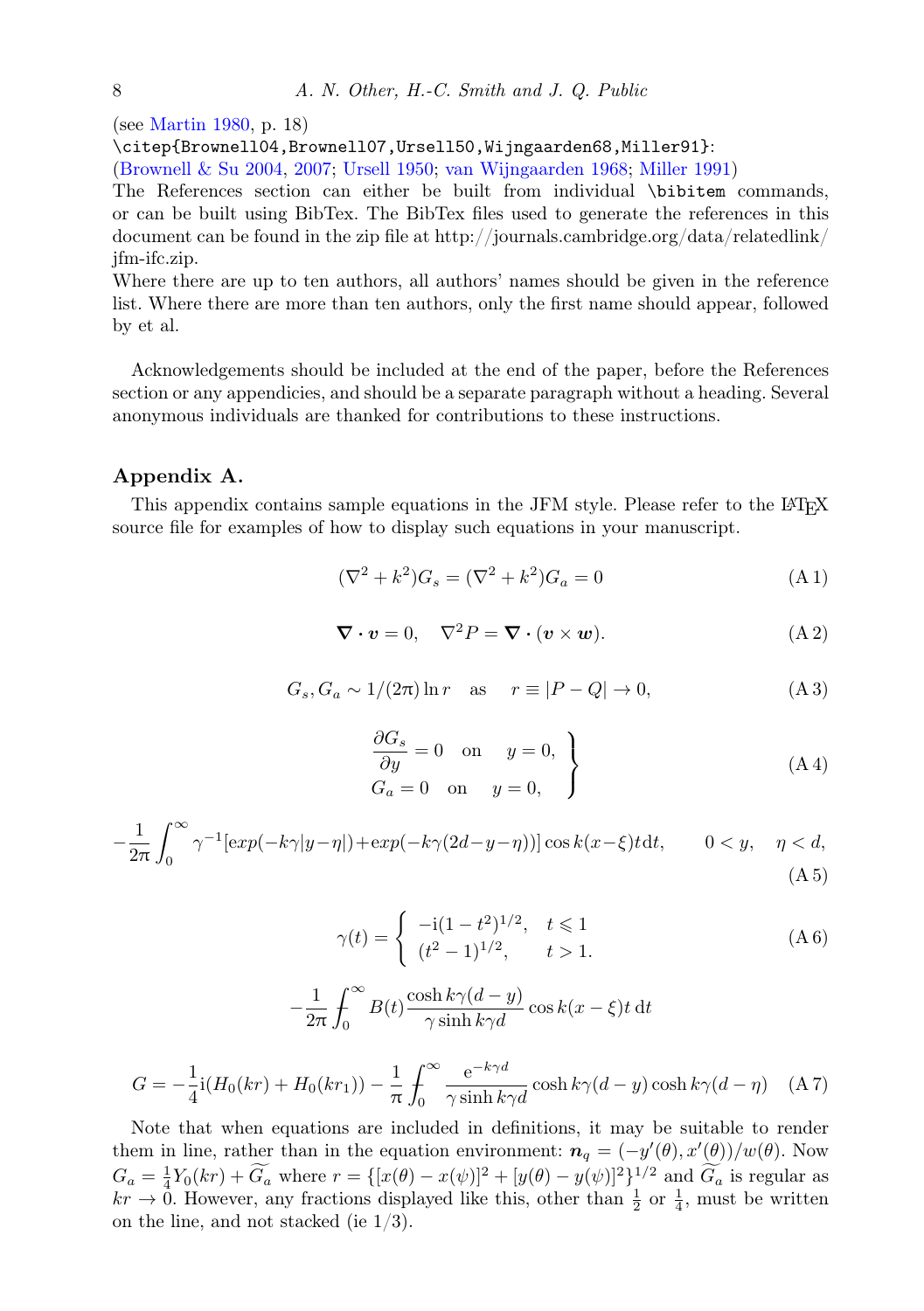$$
\frac{\partial}{\partial n_q} \left( \frac{1}{4} Y_0(kr) \right) \sim \frac{1}{4\pi w^3(\theta)} [x''(\theta)y'(\theta) - y''(\theta)x'(\theta)]
$$
  
= 
$$
\frac{1}{4\pi w^3(\theta)} [\rho'(\theta)\rho''(\theta) - \rho^2(\theta) - 2\rho'^2(\theta)] \text{ as } kr \to 0. \quad (A.8)
$$

$$
\frac{1}{2}\phi_i = \frac{\pi}{M} \sum_{j=1}^{M} \phi_j K_{ij}^a w_j, \qquad i = 1, ..., M,
$$
 (A 9)

where

$$
K_{ij}^a = \begin{cases} \frac{\partial G_a(\theta_i, \theta_j)/\partial n_q, & i \neq j \\ \frac{\partial \widetilde{G}_a(\theta_i, \theta_i)/\partial n_q + [\rho_i' \rho_i'' - \rho_i^2 - 2\rho_i'^2]/4\pi w_i^3, & i = j. \end{cases}
$$
(A 10)

$$
\rho_l = \lim_{\zeta \to Z_l^{-}(x)} \rho(x, \zeta), \quad \rho_u = \lim_{\zeta \to Z_u^{+}(x)} \rho(x, \zeta)
$$
\n(A 11*a, b*)

$$
(\rho(x,\zeta),\phi_{\zeta\zeta}(x,\zeta))=(\rho_0,N_0)\quad\text{for}\quad Z_l(x)<\zeta
$$

$$
\tau_{ij} = (\overline{\overline{u}_i \overline{u}_j} - \overline{u}_i \overline{u}_j) + (\overline{\overline{u}_i u_j^{SGS} + u_i^{SGS} \overline{u}_j}) + \overline{u_i^{SGS} u_j^{SGS}}, \tag{A13a}
$$

$$
\tau_j^{\theta} = (\overline{u}_j \overline{\theta} - \overline{u}_j \overline{\theta}) + (\overline{u}_j \theta^{SGS} + u_j^{SGS} \overline{\theta}) + \overline{u_j^{SGS} \theta^{SGS}}.
$$
 (A13b)

$$
\mathbf{Q}_C = \begin{bmatrix} -\omega^{-2}V_w' & -(\alpha^t\omega)^{-1} & 0 & 0 & 0\\ \frac{\beta}{\alpha\omega^2}V_w' & 0 & 0 & 0 & i\omega^{-1}\\ i\omega^{-1} & 0 & 0 & 0 & 0\\ iR_{\delta}^{-1}(\alpha^t + \omega^{-1}V_w'') & 0 & -(i\alpha^tR_{\delta})^{-1} & 0 & 0\\ \frac{i\beta}{\alpha\omega}R_{\delta}^{-1}V_w'' & 0 & 0 & 0 & 0\\ (i\alpha^t)^{-1}V_w' & (3R_{\delta}^{-1} + c^t(i\alpha^t)^{-1}) & 0 & -(\alpha^t)^{-2}R_{\delta}^{-1} & 0 \end{bmatrix} .
$$
 (A 14)

$$
\boldsymbol{\eta}^t = \hat{\boldsymbol{\eta}}^t \exp[i(\alpha^t x_1^t - \omega t)],\tag{A.15}
$$

where  $\hat{\eta}^t = \mathbf{b} \exp(i\gamma x_3^t)$ .

$$
Det[\rho\omega^2\delta_{ps} - C^t_{pqrs}k^t_qk^t_r] = 0,
$$
\n(A 16)

$$
\langle k_1^t, k_2^t, k_3^t \rangle = \langle \alpha^t, 0, \gamma \rangle \tag{A.17}
$$

$$
\boldsymbol{f}(\theta,\psi) = (g(\psi)\cos\theta, g(\psi)\sin\theta, f(\psi)).
$$
\n(A18)

$$
f(\psi_1) = \frac{3b}{\pi [2(a + b \cos \psi_1)]^{3/2}} \int_0^{2\pi} \frac{(\sin \psi_1 - \sin \psi)(a + b \cos \psi)^{1/2}}{[1 - \cos(\psi_1 - \psi)](2 + \alpha)^{1/2}} dx, \quad (A.19)
$$

$$
g(\psi_1) = \frac{3}{\pi [2(a + b \cos \psi_1)]^{3/2}} \int_0^{2\pi} \left( \frac{a + b \cos \psi}{2 + \alpha} \right)^{1/2} \left\{ f(\psi) [(\cos \psi_1 - b\beta_1)S + \beta_1 P] \right\}
$$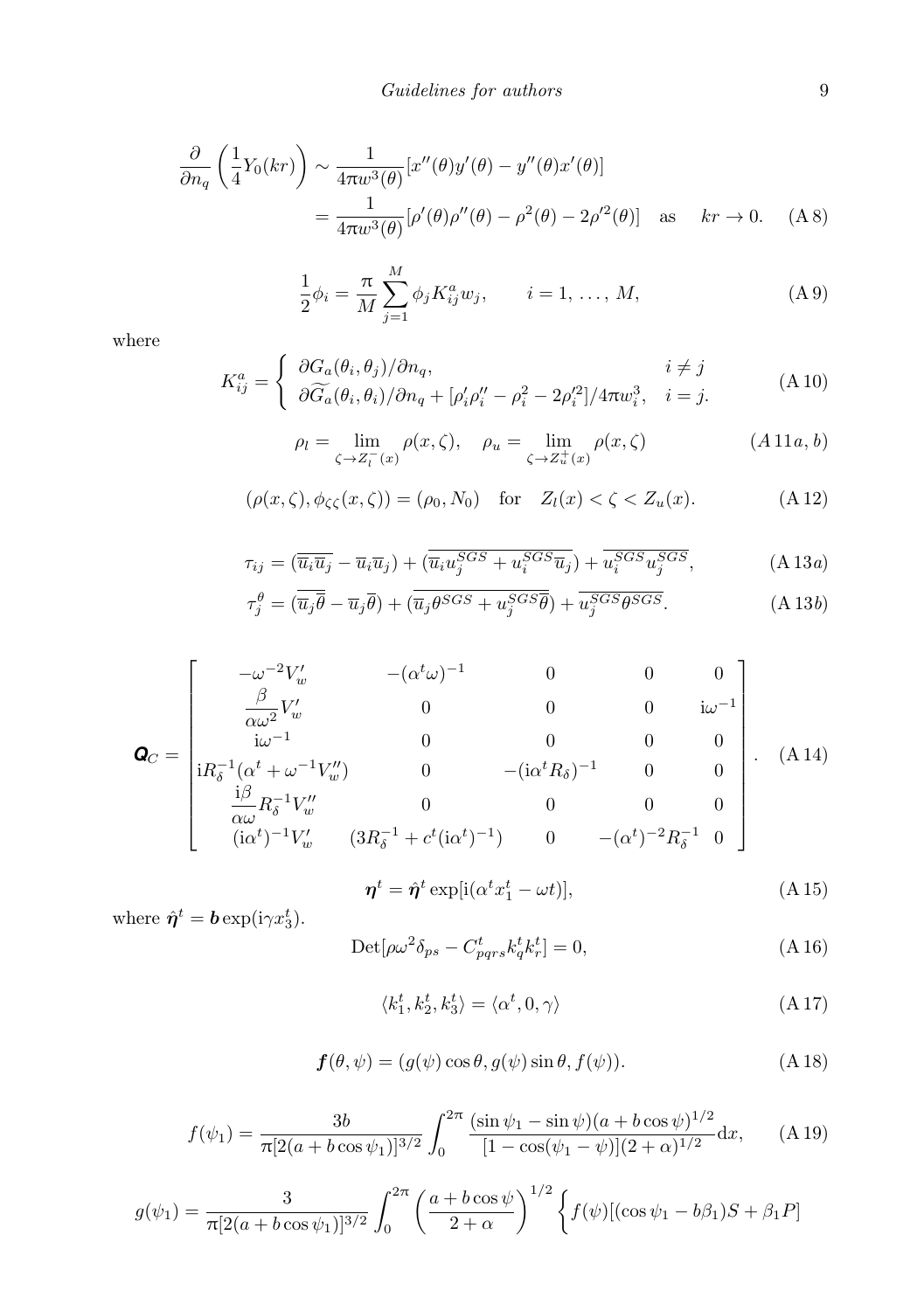10  
\n*A. N. Other, H.-C. Smith and J. Q. Public*  
\n
$$
\times \frac{\sin \psi_1 - \sin \psi}{1 - \cos(\psi_1 - \psi)} + g(\psi) \left[ \left( 2 + \alpha - \frac{(\sin \psi_1 - \sin \psi)^2}{1 - \cos(\psi - \psi_1)} - b^2 \gamma \right) S + \left( b^2 \cos \psi_1 \gamma - \frac{a}{b} \alpha \right) F(\frac{1}{2}\pi, \delta) - (2 + \alpha) \cos \psi_1 E(\frac{1}{2}\pi, \delta) \right] \} d\psi,
$$
\n(A 20)

$$
\alpha = \alpha(\psi, \psi_1) = \frac{b^2 [1 - \cos(\psi - \psi_1)]}{(a + b \cos \psi)(a + b \cos \psi_1)}, \quad \beta - \beta(\psi, \psi_1) = \frac{1 - \cos(\psi - \psi_1)}{a + b \cos \psi}.
$$
 (A 21)

$$
H(0) = \frac{\epsilon \overline{C}_v}{\tilde{v}_T^{1/2} (1 - \beta)}, \quad H'(0) = -1 + \epsilon^{2/3} \overline{C}_u + \epsilon \hat{C}'_u; \\
H''(0) = \frac{\epsilon u_*^2}{\tilde{v}_T^{1/2} u_P^2}, \quad H'(\infty) = 0.
$$
\n(A 22)

LEMMA 1. Let  $f(z)$  be a trial Batchelor (1971, pp. 231–232) function defined on  $[0,1]$ . Let  $\Lambda_1$  denote the ground-state eigenvalue for  $-\frac{d^2g}{dz^2} = \Lambda g$ , where g must satisfy  $\pm d\theta/dz + \alpha g = 0$  *at*  $z = 0, 1$  *for some non-negative constant*  $\alpha$ *. Then for any f that is not identically zero we have*

$$
\frac{\alpha(f^2(0) + f^2(1)) + \int_0^1 \left(\frac{\mathrm{d}f}{\mathrm{d}z}\right)^2 \mathrm{d}z}{\int_0^1 f^2 \mathrm{d}z} \ge \Lambda_1 \ge \left(\frac{-\alpha + (\alpha^2 + 8\pi^2\alpha)^{1/2}}{4\pi}\right)^2. \tag{A.23}
$$

<span id="page-9-5"></span>Corollary 1. *Any non-zero trial function f which satisfies the boundary condition*  $f(0) = f(1) = 0$  *always satisfies* 

$$
\int_0^1 \left(\frac{\mathrm{d}f}{\mathrm{d}z}\right)^2 \mathrm{d}z. \tag{A.24}
$$

#### REFERENCES

- <span id="page-9-1"></span><span id="page-9-0"></span>BATCHELOR, G. K. 1971 Small-scale variation of convected quantities like temperature in turbulent fluid. part 1. general discussion and the case of small conductivity. *J. Fluid Mech.* 5, 113–133.
- <span id="page-9-2"></span>BROWNELL, C. J. & Su, L. K. 2004 Planar measurements of differential diffusion in turbulent jets. *AIAA Paper 2004-2335* .
- <span id="page-9-3"></span>BROWNELL, C. J. & Su, L. K. 2007 Scale relations and spatial spectra in a differentially diffusing jet. *AIAA Paper 2007-1314* .
- <span id="page-9-4"></span>Dennis, S. C. R. 1985 Compact explicit finite difference approximations to the Navier– Stokes equation. In *Ninth Intl Conf. on Numerical Methods in Fluid Dynamics* (ed. Soubbaramayer & J. P. Boujot), *Lecture Notes in Physics*, vol. 218, pp. 23–51. Springer.
- Hwang, L.-S. & Tuck, E. O. 1970 On the oscillations of harbours of arbitrary shape. *J. Fluid Mech.* 42, 447–464.
- Koch, W. 1983 Resonant acoustic frequencies of flat plate cascades. *J. Sound Vib.* 88, 233–242.
- Lee, J.-J. 1971 Wave-induced oscillations in harbours of arbitrary geometry. *J. Fluid Mech.* 45, 375–394.
- Linton, C. M. & Evans, D. V. 1992 The radiation and scattering of surface waves by a vertical circular cylinder in a channel. *Phil. Trans. R. Soc. Lond. A* 338, 325–357.
- Martin, P. A. 1980 On the null-field equations for the exterior problems of acoustics. *Q. J. Mech. Appl. Math.* 33, 385–396.
- Miller, P. L. 1991 Mixing in high schmidt number turbulent jets. PhD thesis, California Institute of Technology.